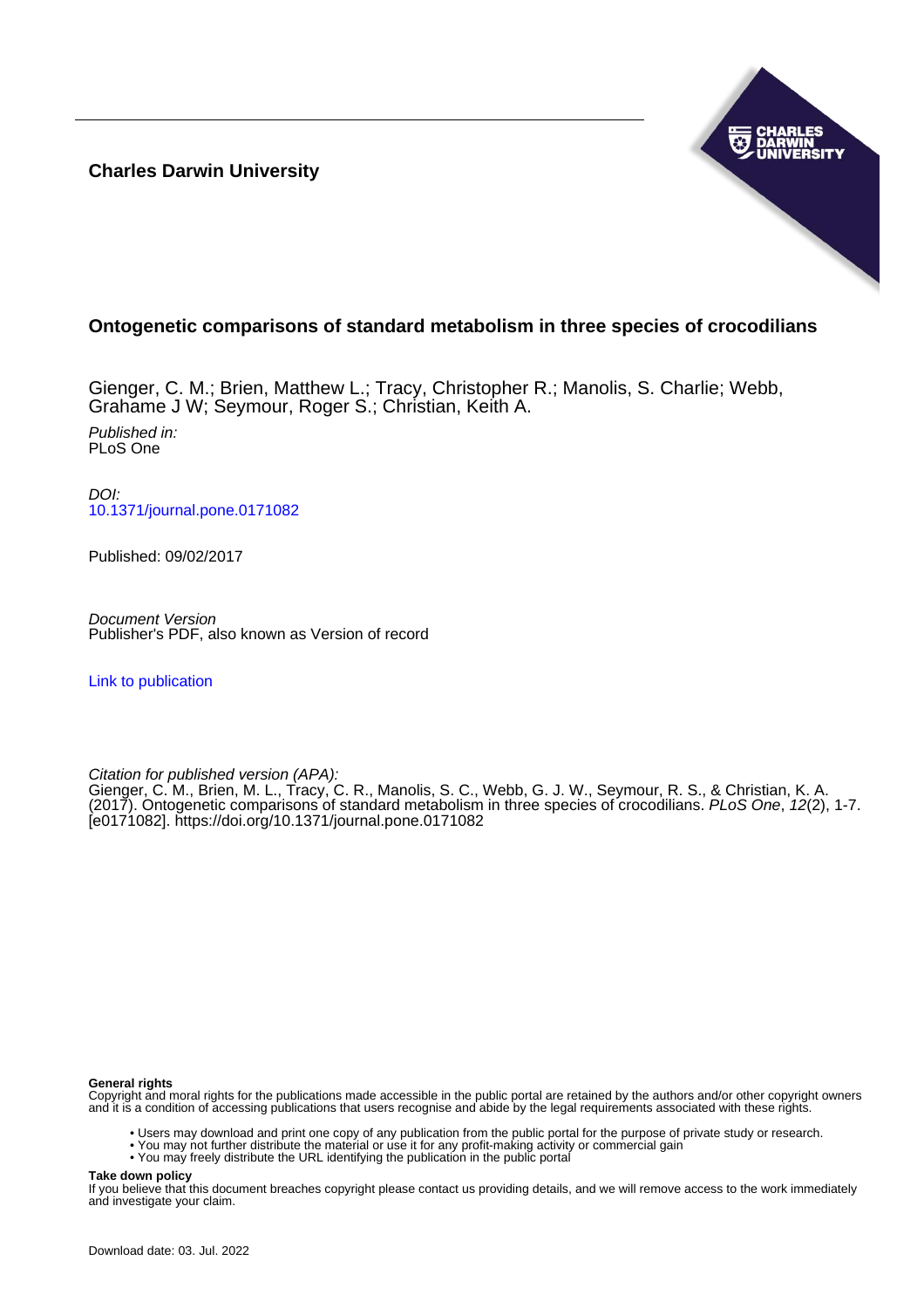

# **O** OPEN ACCESS

**Citation:** Gienger CM, Brien ML, Tracy CR, Manolis SC, Webb GJW, Seymour RS, et al. (2017) Ontogenetic comparisons of standard metabolism in three species of crocodilians. PLoS ONE 12(2): e0171082. doi:10.1371/journal.pone.0171082

**Editor:** Timothy Darren Clark, University of Tasmania, AUSTRALIA

**Received:** August 1, 2016

**Accepted:** January 16, 2017

**Published:** February 9, 2017

**Copyright:** © 2017 Gienger et al. This is an open access article distributed under the terms of the Creative Commons [Attribution](http://creativecommons.org/licenses/by/4.0/) License, which permits unrestricted use, distribution, and reproduction in any medium, provided the original author and source are credited.

**Data Availability Statement:** Data are available from Figshare (DOI: [10.6084/m9.figshare.](http://dx.doi.org/10.6084/m9.figshare.4585351) [4585351\)](http://dx.doi.org/10.6084/m9.figshare.4585351).

**Funding:** Support was provided by the Australian Research Council [\(www.arc.gov.edu;](http://www.arc.gov.edu) Linkage Grant LP0882478), the Rural Industries Research and Development Corporation [\(www.rirdc.gov.au](http://www.rirdc.gov.au); Project PRJ-000660), the Northern Territory Research and Innovation Fund, and Wildlife Management International [\(www.wmi.com.au\)](http://www.wmi.com.au).

**Competing interests:** The authors have declared that no competing interests exist.

<span id="page-1-0"></span>RESEARCH ARTICLE

# Ontogenetic comparisons of standard metabolism in three species of crocodilians

C. M. Gienger<sup>1¤a</sup>\*, Matthew L. Brien<sup>1,2¤b</sup>, Christopher R. Tracy<sup>1¤c</sup>, S. Charlie Manolis<sup>2</sup>, **Grahame J. W. Webb1,2, Roger S. Seymour3 , Keith A. Christian1**

**1** Research Institute for the Environment and Livelihoods, Charles Darwin University, Darwin, Northern Territory, Australia, **2** Wildlife Management International and Crocodylus Park, Berrimah, Northern Territory, Australia, **3** School of Earth and Environmental Sciences, University of Adelaide, Adelaide, South Australia, Australia

¤a Current address: Department of Biology and Center of Excellence for Field Biology, Austin Peay State University, Clarksville, Tennessee, United States of America

¤b Current address: Department of Environment and Heritage Protection, Queensland Government, Cairns, Queensland, Australia

¤c Current address: Department of Biological Science, California State University, Fullerton, California, United States of America

\* giengerc@apsu.edu

## Abstract

Due in part to their large size, aggressive temperament, and difficulty in handling, there are few physiological studies of adult crocodilians in the literature. As a result, studies comparing individuals across an ontogenetic series and comparisons among species are also lacking. We addressed this gap in knowledge by measuring standard metabolic rates (SMR) of three species of crocodilians (*Crocodylus porosus, C. johnsoni, and Alligator mississippien*sis), and included individuals that ranged from 0.22 to 114 kg. Allometric scaling of SMR with body mass was similar among the species, but C. porosus had significantly higher SMR than did C. johnsoni or A. mississippiensis. Differences in SMR among species are potentially related to behavioural differences in levels of aggression; C. porosus are the most aggressive of the crocodilians measured, and have rates of standard metabolism that are approximately 36% higher at the grand mean body size than those measured for C. johnsoni or A. mississippiensis, which are among the least aggressive crocodilians.

## **Introduction**

Crocodilians (clade Crocodylia: Gavialidae, Alligatoridae, and Crocodylidae) have been an important group in our understanding of animal nutrition, growth, and physiology. As a result of their remarkable fecundity, rapid growth rates, and relative ease of captive propagation, crocodilians have long been a model for studies in reptilian nutritional physiology  $[1, 2]$  $[1, 2]$  $[1, 2]$  $[1, 2]$ . However, a large majority of the published data regarding crocodilian physiology and metabolism has been collected from juveniles weighing less than  $\sim$ 3 kg, a size that is typically reached by most crocodilians within the first few years of life  $[3, 4]$  $[3, 4]$  $[3, 4]$  $[3, 4]$ . The result is a potential demographic bias in the literature towards the study of young individuals that could yield a relatively myopic view of ontogenetic changes in physiological function that may accompany the extreme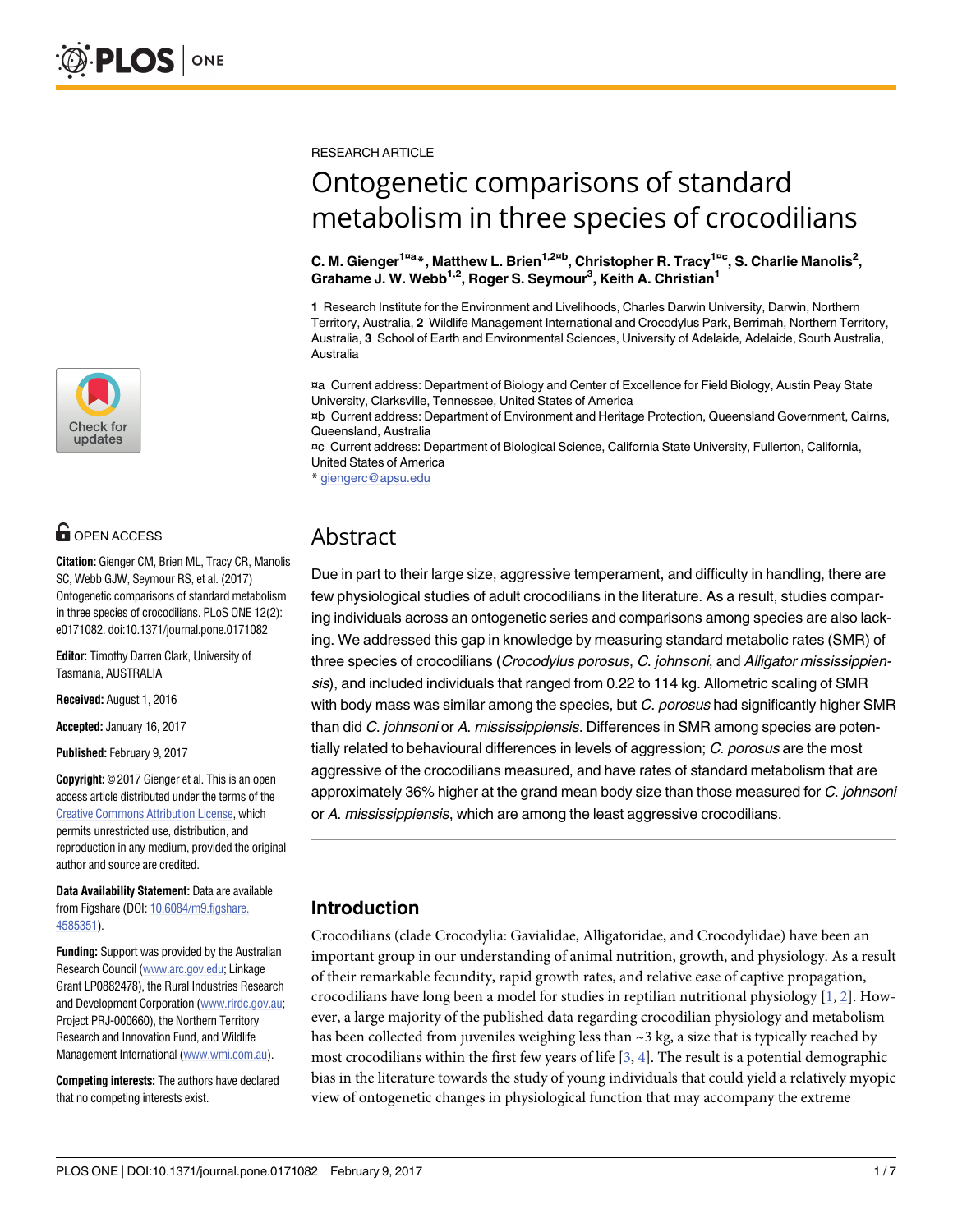<span id="page-2-0"></span>growth and large body sizes achieved by crocodilians. For example, the largest of the extant crocodilians, the saltwater crocodile (*Crocodylus porosus*), changes in body mass by more than four orders of magnitude across a lifetime from a  $\sim 60$  g hatchling [\[5\]](#page-6-0) to just over 1,000 kg in the very largest of adults [[6\]](#page-6-0).

Because physiological data for larger crocodilians are relatively scarce and because there are considerable logistic and safety justifications for focusing research efforts on smaller crocodilians rather than large, ontogenetic comparisons among species are largely lacking from the literature. This study was undertaken to partially address this deficiency by comparing how standard metabolic rate (SMR) changes with ontogeny in three species of crocodilians, *C*. *porosus*, *C*. *johnsoni*, and *Alligator mississippiensis*. These species are all among the largest of the extant crocodilians, but differ appreciably in temperament; *A*. *mississippiensis* and *C*. *johnsoni* are considered among the least aggressive of the crocodilians, where *C*. *porosus* is thought to be the most aggressive [\[7,](#page-6-0) [8](#page-6-0)] There is a growing body of literature linking variation in rates of energy use (both intra and interspecifically) to differences in behavioral phenotype and temperament  $[9-12]$ , and we explore how potential differences in energy use among crocodilians may be related to temperament and aggressive behavior.

#### **Materials and methods**

Our methods for measuring standard metabolic rates are described in detail in two previous studies [\[13,](#page-7-0) [14\]](#page-7-0), but we briefly summarize them here. Crocodiles and alligators in this study (*C*. *porosus*, *C*. *johnsoni*, and *A*. *mississippiensis*) were from captive populations maintained by Crocodylus Park, Darwin, Northern Territory, Australia. Animals were housed in outdoor enclosures and were divided into conspecific groups containing other similar-sized individuals. Each enclosure had a pond area with water deep enough for swimming and retreat, and a dry-land area for basking. Body mass ranged from 0.22 to 114 kg. Animals less than 1 kg were weighed to  $\pm$  1 g using a laboratory scale, those between 1 and 25 kg were weighed to  $\pm$  10 g using a postal scale, and those above 25 kg were weighed to  $\pm$  1 kg using a crane scale.

For individuals less than 25 kg body mass, we used metabolic chambers made from opaque PVC pipes (250–400 mm diameter; 30–200 L) matched to body size. Chambers were filled approximately half full with water [[15](#page-7-0)] and temperature was maintained at 30˚C by submersed 100 W aquarium heaters. For the larger individuals (*>* 25kg), we used a single chamber, 4 m long, 1.5 m wide, and 1 m tall. The chamber was constructed from 6 mm plate steel, sealed at one end, and access was through a removable air-tight door bolted to a flange at the opposite end. Four 250 mm circular access portals on the top and sealed ends of the chamber allowed for filling of the tank and for visual inspection of crocodiles. The chamber was filled about two-thirds full with water and temperature was maintained at 30˚C by four 500 W submersed aquarium heaters. The steel metabolic chamber and associated gas sampling equipment were housed inside a 6 m insulated and temperature controlled (25˚C) commercial steel shipping container.

For safety reasons, it was necessary to incapacitate the larger crocodiles (*>* 10 kg) temporarily while they were transferred to and from respirometry chambers. We subdued larger individuals with electro-stunning, and a 12V charge was applied to the dorsal surface of the neck for 3 to 10 s (Graham Electrical Stunners, Atherton, QLD, Australia). Stunning temporarily incapacitates the animal so that the jaws can be secured shut and the eyes covered before the animal has a chance to struggle. Individuals typically remain immobilized for 5 to 10 min after stunning and usually return to normal activities (e.g. swimming and basking) soon after being released. Electro-stunning is a common handling practice in the alligator and crocodile farming industries  $[16]$  and is less stressful to the animals than using the alternative of manual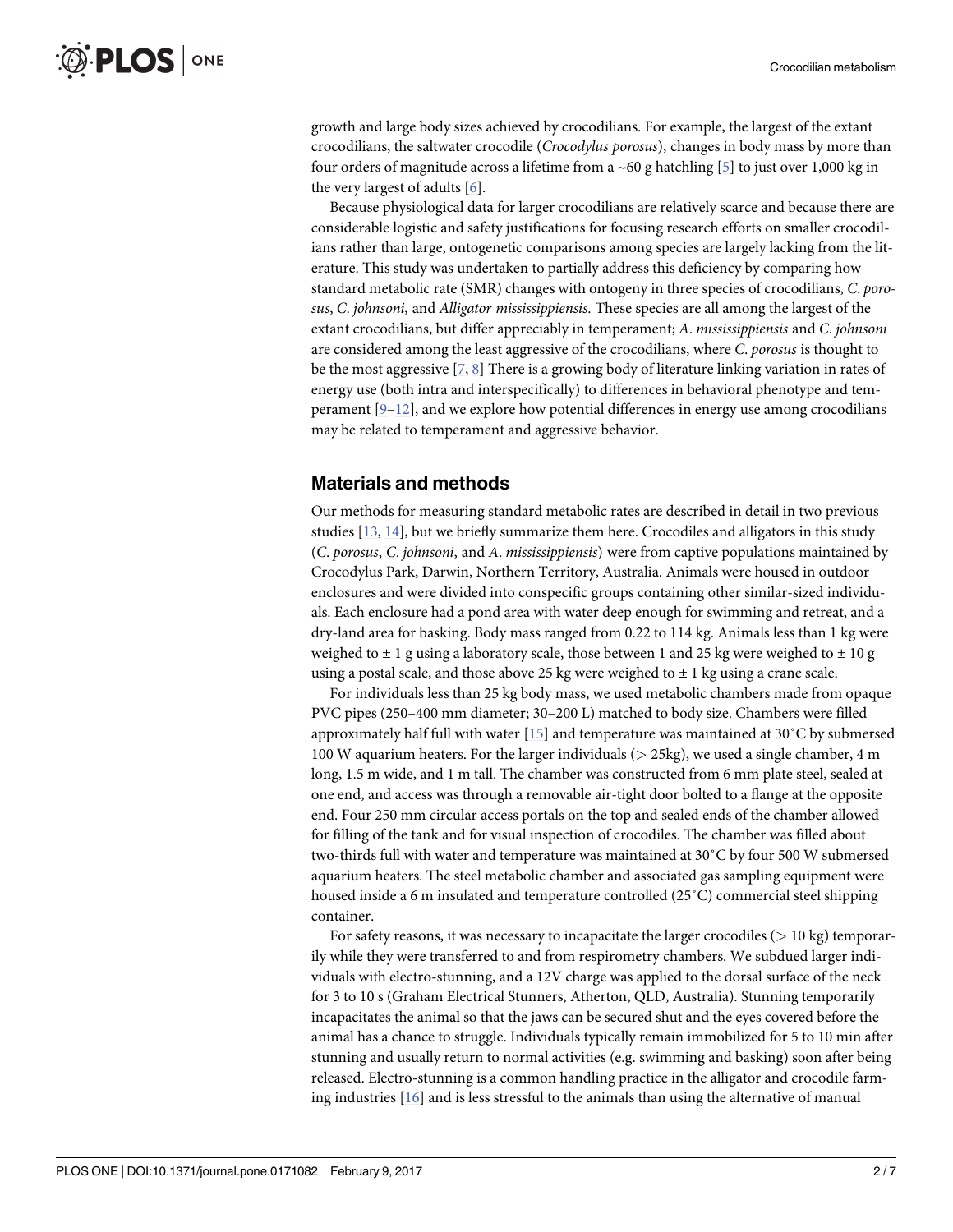<span id="page-3-0"></span>restraint with ropes or webbing [[17](#page-7-0)]. All experimental protocols were approved by the Charles Darwin University Animal Ethics Committee (project reference number A09015).

Rates of oxygen consumption were measured using flow-through respirometry [[18](#page-7-0), [19](#page-7-0)]. Room air was pulled through a drying column (silica gel) and passed through a mass flow meter (Sierra Instruments) and respirometry chamber. Flow rates were adjusted from 0.2 to 10 L min-1 according to the size of the animal. A subsample of excurrent chamber air was drawn through a drying column (Drierite; Hammond Co.) and into an oxygen analyzer (Fox Box, Sable Systems International or Ametek S-3AI, AEI Technologies). A gas flow switching system was programmed to alternate sampling between the excurrent chamber air stream (sampled for 45 min each hour) and a baseline stream of dry room air (15 min each hour). Oxygen concentration was recorded every 3 s on a laptop computer using LabHelper software (Warthog Systems).

Individuals were fasted for 3–4 days before being moved into respirometry chambers, and after a settling-in period of 6–12 h, each was measured for 3–4 days. Rates of oxygen consumption were calculated using standard equations [\[20\]](#page-7-0), implemented in LabAnalyst (Warthog Systems) that used the most level 15 min section (300 samples) of each 45 min interval. The lowest recorded value during the entire run was taken as the standard metabolic rate (SMR).

We attempted to use animals of similar size ranges for each of the three species measured [\(Fig](#page-4-0) 1). However, this was complicated by two factors: that adult *C*. *porosus* grow much larger than *C*. *johnsoni* and *A*. *mississippiensis*, and that we did not have access to individual *A*. *mississippiensis <* 9.5 kg. In order to balance the ranges of body sizes used to compare species we limited measurements to individuals  $\leq 114$  kg, and supplemented the dataset with published values from the literature. We used data from Lewis and Gatten (1985) for four juvenile *A*. *mississippiensis*, and data in that study were collected in a similar fashion as our measurements (standard metabolism at 30˚C using metabolic chambers partially filled with water). Data from Lewis and Gatten [\[21\]](#page-7-0) were reported in mass-specific units, and we calculated mean whole-animal rate from the reported mean body mass (1.29 kg).

Rates of oxygen consumption (SMR) and body mass data were  $log_{10}$ -transformed so that conventional allometric equations could be derived from ordinary least squares regressions [\[22\]](#page-7-0). The equations have the form  $SMR = aM^b$ , where *a* is the scaling coefficient (intercept), *M* is body mass, and *b* is the exponent (slope of the regression line). Differences in scaling coefficients and exponents were tested with analysis of covariance (ANCOVA), according to Zar [\[23\]](#page-7-0). Log<sub>10</sub> body mass was used as a continuous covariate in comparison of  $log_{10}$  SMR among species (categorical predictor variable).

Because the range and distributions of body sizes differ among species, we also compare mass-independent SMR among species using ANOVA. We divided whole-animal metabolic rate by the body mass of each individual raised to its species-specific scaling exponent (massindependent SMR = whole-animal SMR/ $M^{\wedge b}$ ). This removes the allometric effect of body mass on SMR allowing a mass-independent comparison [\[24\]](#page-7-0). Pairwise differences in whole-animal SMR and mass-independent SMR between species were made using Scheffé post-hoc contrasts.

#### **Results**

Standard metabolic rate (ml  $O_2$  min<sup>-1</sup>) was measured in 63 individuals: 35 *C. porosus* ranging in size from 0.22 to 114 kg, 21 *C*. *johnsoni* ranging from 0.34 to 48 kg, and 7 *A*. *mississippiensis* ranging from 1.29 to 104 kg ([Fig](#page-4-0) 1). Standard allometric equations relating body mass to SMR at 30°C are SMR =  $0.931M^{0.892}$  for *C. porosus* (standard error of exponent = 0.015), 0.516 $M^{0.937}$ for *C. johnsoni* (s.e. = 0.032), and 0.491 $M^{0.965}$  for *A. mississippiensis* (s.e. = 0.054). The slopes of the allometric relationships between body mass and SMR did not differ among species (no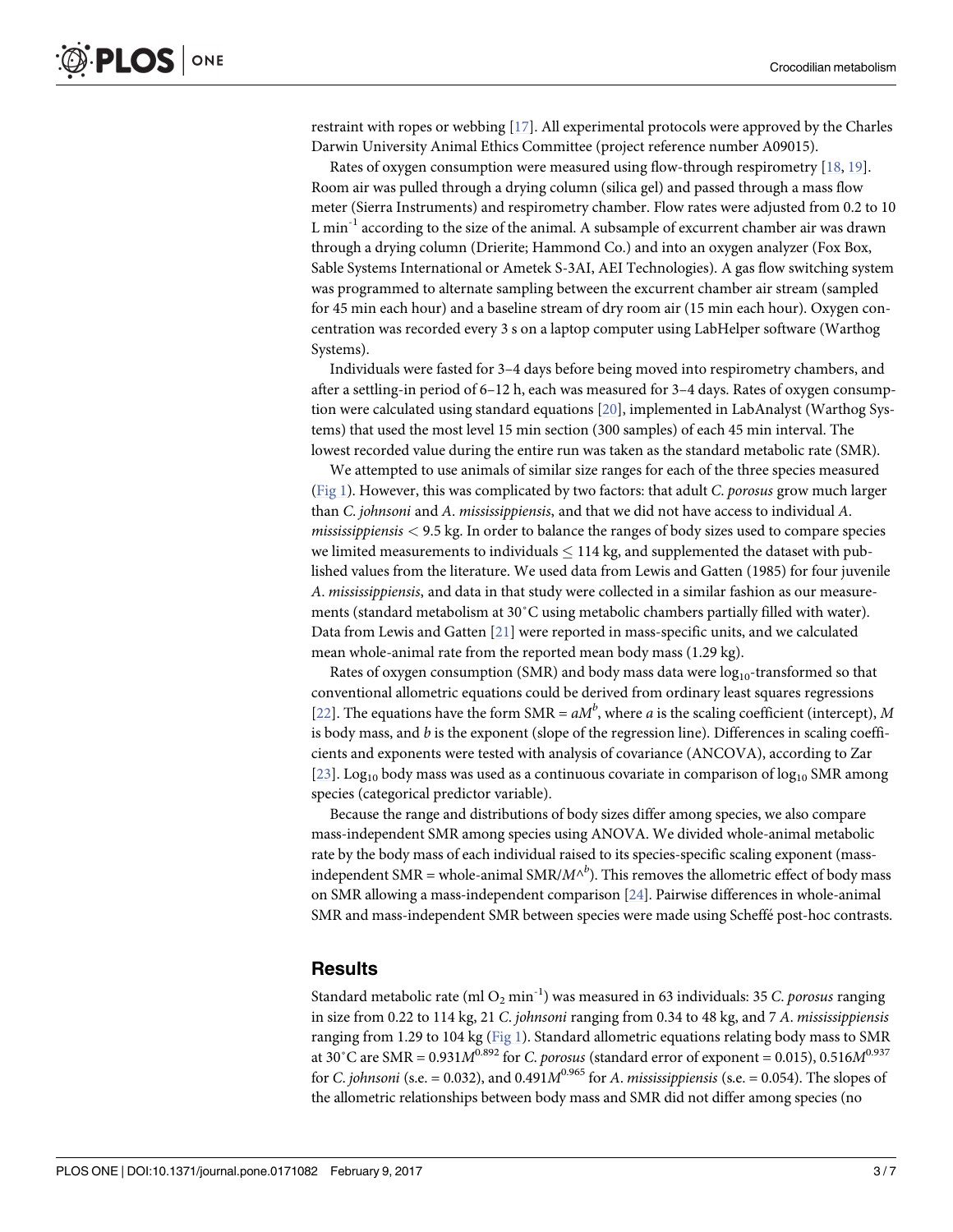<span id="page-4-0"></span>

**[Fig](#page-3-0) 1. Scaling of standard metabolism (O2 consumption) for three species of crocodilians measured at 30˚C.** The highly aggressive Crocodylus porosus has significantly higher standard metabolism than the less aggressive Crocodylus johnsoni and Alligator mississippiensis. Inset figure shows mass-independent means (bars) and standard errors (error bars) of  $O<sub>2</sub>$  consumption. Species not connected by same letter are significantly different.

doi:10.1371/journal.pone.0171082.g001

significant interaction;  $F_{2,59} = 1.7$ ,  $P = 0.19$ ), but there was a significant difference in intercepts among species (ANCOVA  $F_{2,59} = 51.8$ ,  $P < 0.001$ ). Least square means of SMR were 4.26 (s.e. = 0.033) mL O<sub>2</sub> min<sup>-1</sup> for *C. porosus*, 2.53 (s.e. = 0.042) mL O<sub>2</sub> min<sup>-1</sup> for *C. johnsoni*, and 2.77  $(s.e. = 0.077)$  mL  $O_2$  min<sup>-1</sup> for *A. mississippiensis*. On a pairwise basis, *C. porosus* had a higher SMR than both *C. johnsoni* and *A. mississippiensis* (Scheffé S = 95.7 and 25.5 respectively, and P *<* 0.001 for both), but *C*. *johnsoni* and *A*. *mississippiensis* did not differ from one another  $(S = 1.1, P > 0.5).$ 

Mass-independent means of SMR were 0.94 (s.e.  $= 0.021$ ) mL O<sub>2</sub>/kg<sup>b</sup> for *C. porosus*, 0.53  $(s.e. = 0.027)$  mL O<sub>2</sub>/kg<sup>b</sup> for *C*. *johnsoni*, and 0.50 (s.e. = 0.047) mL O<sub>2</sub>/kg<sup>b</sup> for *A*. *mississippiensis*. On a pairwise basis, *C*. *porosus* had a higher mass-independent SMR than both *C*. *johnsoni* and *A*. *mississippiensis* (Scheffé  $S = 11.6$  and 8.4 respectively, and  $P < 0.001$  for both), but *C*. *johnsoni* and *A*. *mississippiensis* did not differ from one another (S = 0.5, P = 0.85).

#### **Discussion**

There is much variability in rates of crocodilian metabolism, even under standard conditions [\[13,](#page-7-0) [21\]](#page-7-0). The majority of variation in SMR can be explained by body size, but behavioural and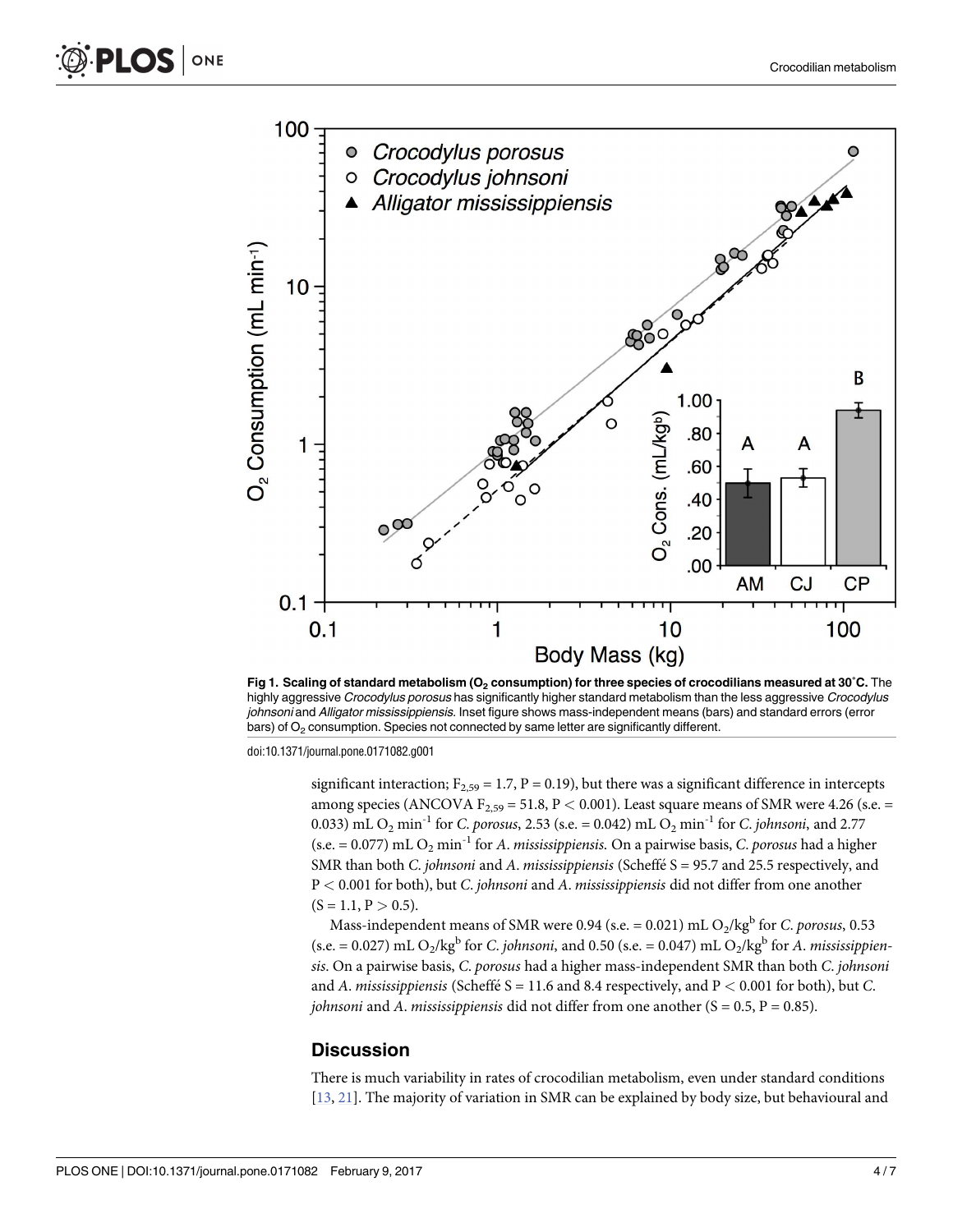<span id="page-5-0"></span>ecological differences among species likely also contribute [[25–28\]](#page-7-0). Our results are consistent with general physiological and behavioural hypotheses that link variation in animal temperament to variation in energy use  $[9-12]$ . Our data support the notion that SMR is correlated with temperament in crocodilians, interspecifically, and we propose it as a general hypothesis that is in need of testing.

The species measured in this study are at opposite ends of the spectrum in relative levels of aggression and in tolerance of conspecifics. While *A*. *mississippiensis* and *C*. *johnsoni* are among the least aggressive of the crocodilians, *C*. *porosus* is arguably the most aggressive [\[7,](#page-6-0) [8](#page-6-0)]. More measurements are needed, and we suggest some key species that should be measured to address the hypothesis; *C*. *mindorensis* (Philipine Crocodile) and *C*. *rhombifer* (Cuban Crocodile) are also considered very aggressive (G.J.W. Webb personal observation) while *C*. *siamensis* (Siamese Crocodile) and *Gavialis gangeticus* (Gharial) are thought to be among the least aggressive [[8\]](#page-6-0).

The correspondence between aggressive-dominance behaviour and energy use has been demonstrated intraspecifically in other species, including Atlantic salmon [\[29](#page-7-0), [30](#page-7-0)], brown trout [[31](#page-7-0)], and giant freshwater prawns [\[32\]](#page-7-0). Lizards that had levels of aggression experimentally increased by testosterone implants showed rates of field metabolism that were elevated compared to control individuals (Marler and Moore 1989). However, increased energy expenditures were primarily the result of increased aggression and territory defence rather than elevated SMR alone [[33](#page-7-0)]. Thus, the energetic costs of increased aggression may be manifested in both elevated SMR and through increased energy expenditure due to behavioural interactions.

The differences in SMR among *C*. *porosus*, *C*. *johnsoni*, and *A*. *mississippiensis* are considerable, and at a body mass of 20 kg (the approximate mean body size of all measured individuals) differences amount to a 36% higher standard metabolic requirement for *C*. *porosus* relative to the other species. However, comparison of SMR at the mean body size is somewhat confounded by ontogenetic effects, and at 20 kg the three species are at different life stages; *C*. *johnsoni*, and *A*. *mississippiensis* are near or at sexual maturity, whereas *C*. *porosus* is not sexually mature until reaching a much larger size [\[34,](#page-7-0) [35\]](#page-7-0). Therefore, higher SMR in *C*. *porosus* over the size range examined here might be partially explained by higher than expected metabolic rates that frequently accompany rapid juvenile growth in reptiles [\[36–38\]](#page-7-0).

This report fills an important gap in the literature, and is the first report to detail comparative energetics of crocodilians across a significant portion of their natural size range. Because SMRs of the majority of crocodilian species (*>*23) have not been examined, the analyses presented here should provide a good foundation for additional studies that consider the energetic consequences of behavioural and ecological differences among the crocodilians.

#### **Supporting information**

**S1 [File.](http://www.plosone.org/article/fetchSingleRepresentation.action?uri=info:doi/10.1371/journal.pone.0171082.s001) Raw data used to calculate standard metabolism in three species of crocodilians.** (XLSX)

#### **Acknowledgments**

Support was provided by the Australian Research Council (Linkage Grant LP0882478), the Rural Industries Research and Development Corporation (Project PRJ-000660), the Northern Territory Research and Innovation Fund, and Wildlife Management International. We thank the staff at WMI for logistical support, including Jemeema Brien, Steve Coulson, Dave Ottway and John Pomeroy, who helped construct the respirometry chambers and provided animal care and maintenance during experiments. We also thank Doug Glazier and Shaun Killen for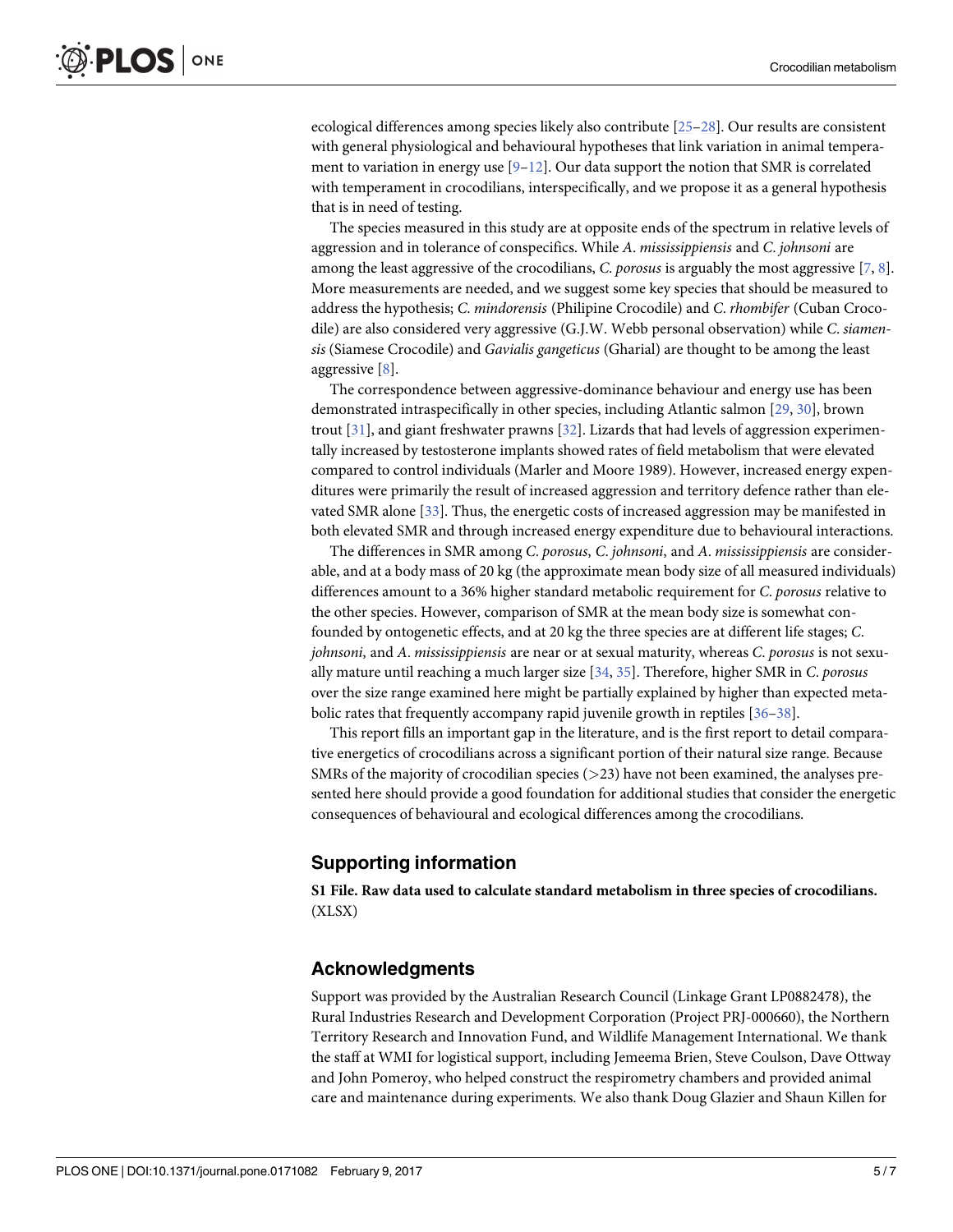<span id="page-6-0"></span>their review and for providing several helpful suggestions and relevant citations that improved the manuscript.

#### **Author Contributions**

**Conceptualization:** CMG MLB CRT SCM GJWW RSS KAC.

**Data curation:** CMG.

**Formal analysis:** CMG MLB CRT RSS KAC.

**Funding acquisition:** CRT GJWW RSS KAC.

**Investigation:** CMG MLB.

**Methodology:** CMG MLB CRT SCM GJWW RSS KAC.

**Project administration:** CMG.

**Resources:** SCM GJWW RSS KAC.

**Supervision:** GJWW KAC.

**Validation:** CMG MLB CRT RSS KAC.

**Visualization:** CMG.

**Writing – original draft:** CMG MLB CRT SCM GJWW RSS KAC.

**Writing – review & editing:** CMG MLB CRT SCM GJWW RSS KAC.

#### **References**

- **[1](#page-1-0).** Coulson RA, Hernandez T. Alligator metabolism, studies on chemical reactions in vivo. Comparative Biochemistry and Physiology. 1983; 74(1):1–182. PMID: [6831860](http://www.ncbi.nlm.nih.gov/pubmed/6831860)
- **[2](#page-1-0).** Coulson RA, Herbert JD, Coulson TD. Biochemistry and physiology of alligator metabolism in vivo. Am Zool. 1989; 29(3):921–34.
- **[3](#page-1-0).** Coulson TD, Coulson RA, Hernandez T. Some observations on the growth of captive alligators. Zoologica. 1973; 58(2):47–52.
- **[4](#page-1-0).** Garnett ST, Murray RM. Parameters affecting the growth of the estuarine crocodile, Crocodylus porosus, in captivity. Aust J Zool. 1986; 34(2):211–23.
- **[5](#page-2-0).** Webb GJW, Cooper-Preston H. Effects of incubation temperature on crocodiles and the evolution of reptilian oviparity. Am Zool. 1989; 29(3):953–71.
- **[6](#page-2-0).** Britton ARC, Whitaker R, Whitaker N. Here be a dragon: exceptional size in a saltwater crocodile (Crocodylus porosus) from the Philippines. Herpetol Rev. 2012; 43(4):541–6.
- **[7](#page-2-0).** Lang JW. Crocodilian Behaviour: Implications for Management. In: Webb GJW, Manolis SC, Whitehead PJ, editors. Wildlife Management: Crocodiles and Alligators. New South Wales, AU: Surrey Beatty and Sons; 1987. p. 273–94.
- **[8](#page-2-0).** Brien ML, Lang JW, Webb GJ, Stevenson C, Christian KA. The good, the bad, and the ugly: Agonistic behaviour in juvenile crocodilians. PLoS ONE. 2013; 8(12):e80872. doi: [10.1371/journal.pone.0080872](http://dx.doi.org/10.1371/journal.pone.0080872) PMID: [24349018](http://www.ncbi.nlm.nih.gov/pubmed/24349018)
- **[9](#page-2-0).** Biro PA, Stamps JA. Do consistent individual differences in metabolic rate promote consistent individual differences in behavior? Trends Ecol Evol. 2010; 25(11):653–9. doi: [10.1016/j.tree.2010.08.003](http://dx.doi.org/10.1016/j.tree.2010.08.003) PMID: [20832898](http://www.ncbi.nlm.nih.gov/pubmed/20832898)
- **10.** Careau V, Garland T Jr. Performance, personality, and energetics: correlation, causation, and mechanism. Physiol Biochem Zool. 2012; 85(6):543–71. doi: [10.1086/666970](http://dx.doi.org/10.1086/666970) PMID: [23099454](http://www.ncbi.nlm.nih.gov/pubmed/23099454)
- **11.** Careau V, Reale D, Humphries MM, Thomas DW. Of voles, mice, chipmunks and dogs: the energetics of animal personality. Integr Comp Biol. 2010; 50:E24.
- **[12](#page-2-0).** Careau V, Thomas D, Humphries MM, Reale D. Energy metabolism and animal personality. Oikos. 2008; 117(5):641–53.